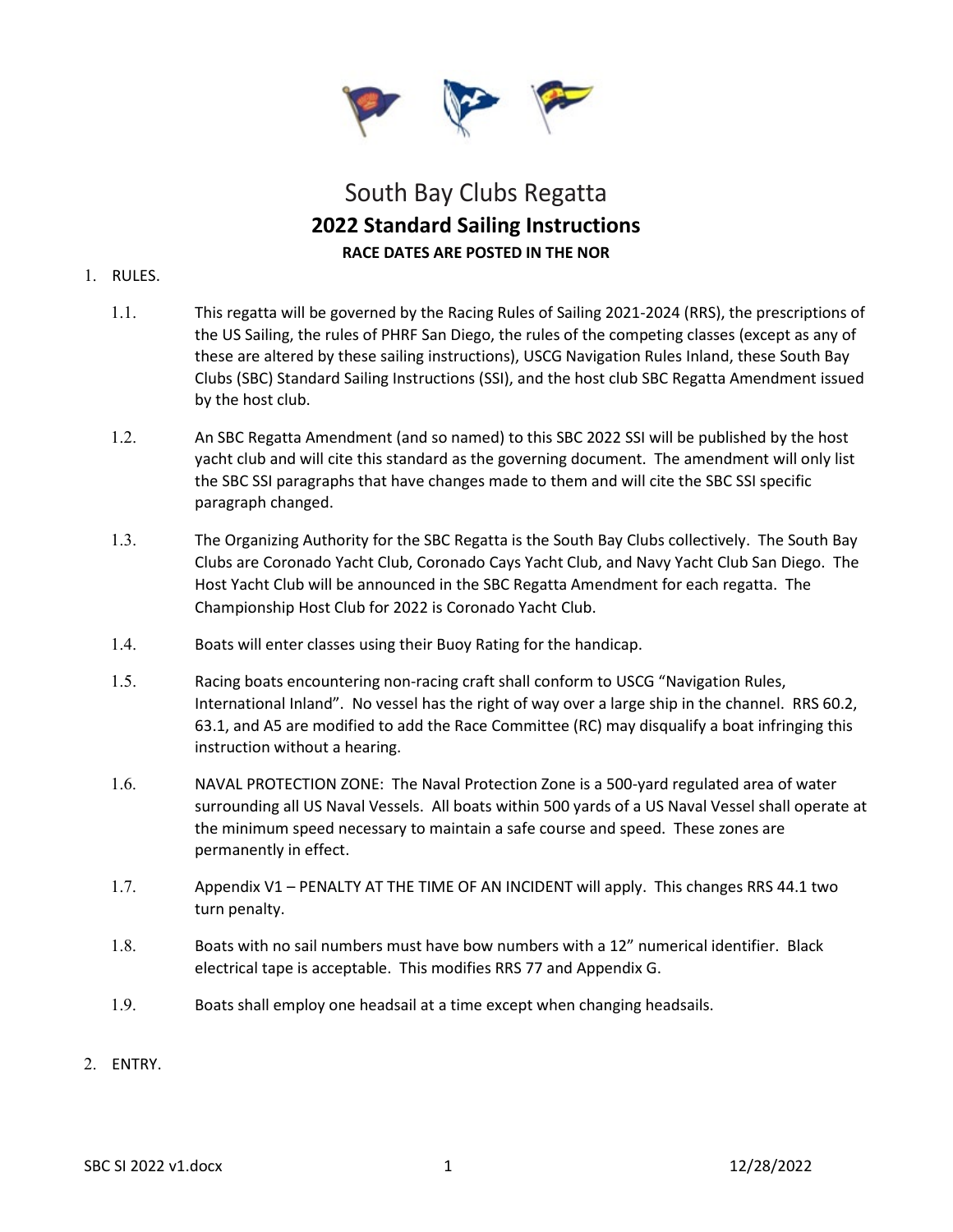- 2.1. This is an open event, in which any member in good standing of a yacht club or racing organization recognized by US Sailing may compete for awards. But only members of one of the South Bay clubs may establish eligibility to compete in the SBC Championship Regatta.
- 2.2. Entries are limited to single-hulled boats 20 feet or more in length overall (LOA).
- 2.3. Yachts will be scored using their current Rating Certificate from [PHRF San Diego](about:blank) or the rating in th[e PHRF San Diego Manufacturer List.](about:blank)
- 2.4. Offsets shall not be used in computing scoring of non-spinnaker boats.
- 2.5. Regatta entry shall be submitted to the host yacht club per the host club's SBC Regatta amendment. A fee of no more than \$30 shall accompany the official signed entry form.

#### 3. COMMUNICATIONS

- 3.1. Notices to competitors will be posted on the host yacht club's official regatta bulletin board. It will also be posted on the club's Regatta Network event page.
- 3.2. On the water, the RC will monitor and communicate with competitors on VHF radio channel 69. Please contact them to notify of a boat's intent to withdraw from racing per SI 19.1.
- 3.3. In the event of an on-the-water emergency, contact the US Coast Guard on VHF Channel 16 directly and immediately.

#### 4. CHANGES TO HOST CLUBS SBC REGATTA AMENDMENT

4.1. Changes will be posted on the host's official regatta bulletin board NLT 1000 on the race day. The change will be available from the RC boat.

#### 5. SIGNALS MADE AFLOAT

5.1. Changes made to the SBC Sailing instructions or host club SBC Regatta Amendment are in effect when the RC boat displays code flag L over code flag A with one sound signal. Come within hail of the RC boat to receive the change.

#### 6. CHECK-IN

- 6.1. Boats shall check-in with the RC by sailing the stern of the RC boat on starboard tack after the hoist of the L code flag and before the Warning signal. Boats shall report their sail numbers and class.
- 6.2. There is no radio check-in.

# 7. SCHEDULE OF RACES

7.1. Three races are scheduled for each Regatta date (CYC – Winter, NYC – Summer, CCYC – Fall). There shall be three races scheduled on the date of the Championship (October). See NOR 7.3.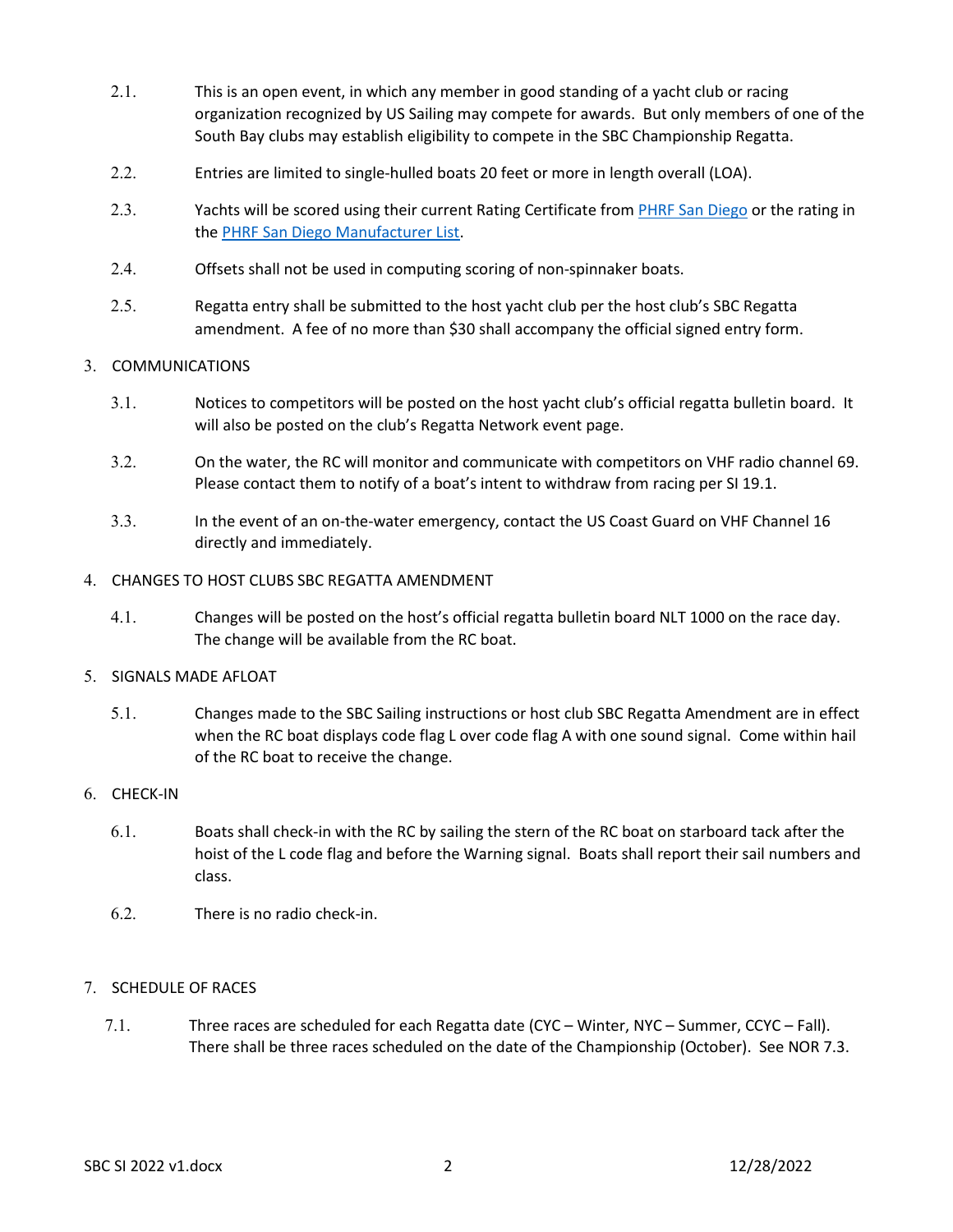7.2. Warning signal for the first race shall be at 1155. A courtesy sound signal of multiple blasts shall be provided one minute before the Warning. The visual signal is removal of the L code flag or the first repeater code flag if the start has been delayed.

#### 8. CLASS BREAKS AND BACKSTAY PENNANTS

8.1. Class one will not be raced in SBC regattas.

# 8.2. Class breaks and backstay class pennants are:

| Class Breaks       |                                            | <b>Backstay Pennant</b> |
|--------------------|--------------------------------------------|-------------------------|
| Class 2            | Buoy Leg Rating of -9 through +50          | Code Flag Two           |
| Class 3            | Buoy Leg Rating of +51 through +89         | Code Flag Three         |
| Class 4            | Buoy Leg Rating of +90 through +137        | Code Flag Four          |
| Class 5            | Buoy Leg Rating of +138 to +999            | Class Flag Five         |
| Class 6            | Non-Spin - Buoy Leg Rating of -999 to +177 | Class Flag Six          |
| Class <sub>7</sub> | Non-Spin - Buoy Leg Rating of +178 to +999 | Code Flag Seven         |

- 8.3. Boats shall fly class pennants on their backstay. Boats lacking backstay may display from any equally visible location.
- 8.4. The RC may cancel or combine starts, or start classes of boats while other classes are still finishing. It is the responsibility of a boat to start at her signaled start time.

#### 9. RACING AREA

9.1. The racing shall occur in the area known as the San Diego South Bay.

9.2. Start and Finish area will normally be in the vicinity of San Diego channel buoy 30.

#### 10. THE COURSES

- 10.1. Windward/leeward courses of approx. one mile will be sailed.
- 10.2. All marks shall be rounded to Port.
- 10.3. The approximate magnetic heading to the windward mark shall be displayed by the Committee boat by code flags or white board.
- 10.4. See appended chart for courses.

#### 11. MARKS

- 11.1. Marks shall be tetrahedron inflatable buoys. (See host clubs SBC Regatta amendment for colors)
- 11.2. A buoy may stream from the Committee boat and be considered part of the Committee boat.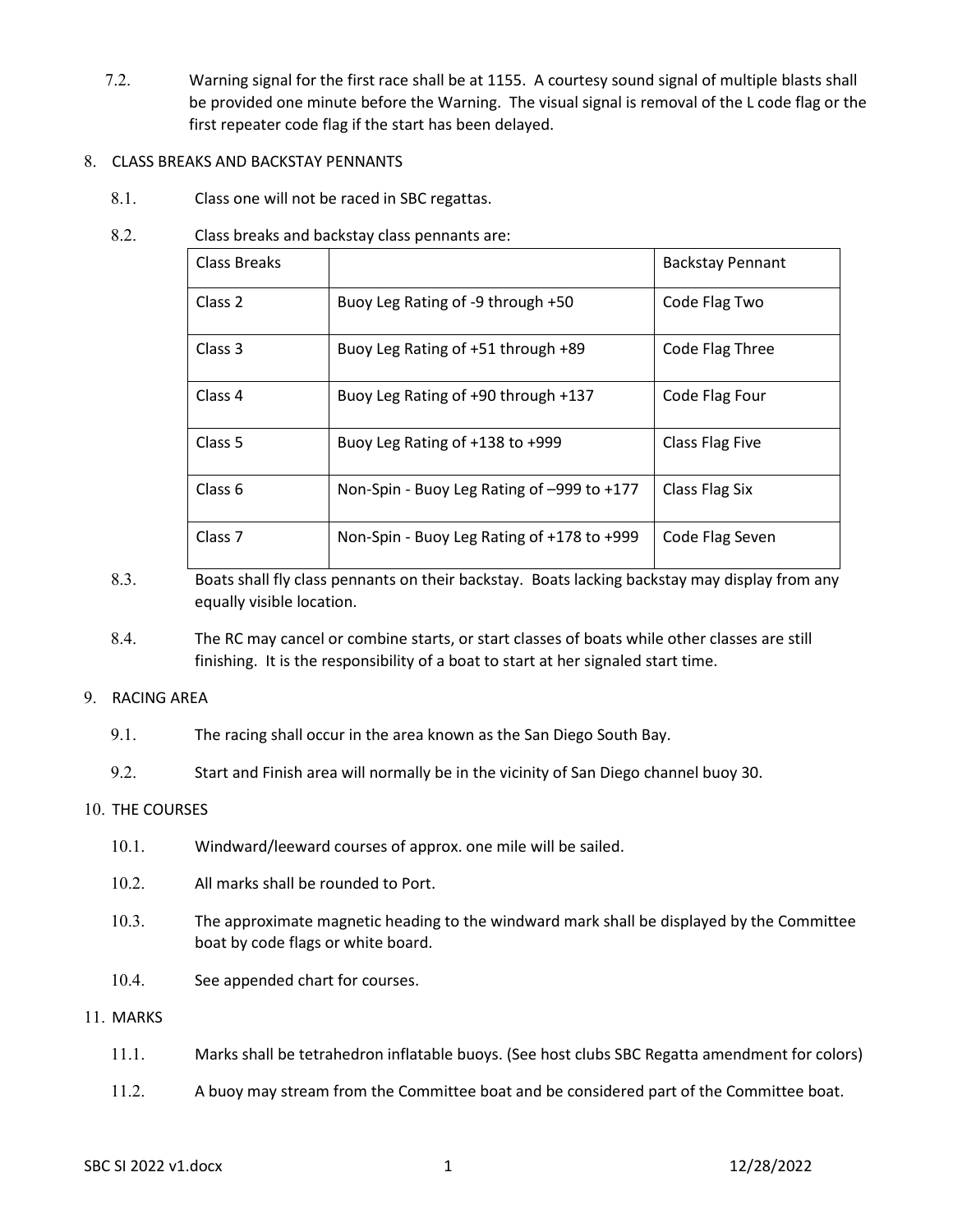11.3. The Leeward mark shall be approx. 100 yards upwind of the Committee boat.

# 12. THE START

- 12.1. Races will be started using RRS 26 with the Warning signal given 5 minutes before the starting signal of each class.
- 12.2. The Start Line shall be between an orange flag on the Committee boat as the starboard end of the line and a pin with an orange flag at the port end. The Start Line and the Finish Line are the same.
- 12.3. Boats not starting within 10 minutes of their class start signal will be scored DNS without a hearing. This changes RRS A5.1 and A5.2.

#### 13. RECALLS

- 13.1. Individual recalls will be signaled using RRS 29.1. A horn will be used as the sound signal and XRAY code flag for visual signal. The RC may attempt to hail the sail numbers of premature starters. The XRAY flag will remain displayed until all OCS boats are exonerated or a maximum of four (4) minutes has elapsed. Failure to hail her number, failure of her to hear such a hail, or the order in which boats are hailed will not be grounds for a boat's redress for request; this changes RRS 62.1(a).
- 13.2. An alternate RC boat may be stationed near the pin end of the start line and is authorized to identify and hail premature starters.
- 13.3. General recalls will be signaled per RRS 29.2 with two horn sounds and First Substituted code flag.

#### 14. CHANGING THE COURSE

- 14.1. Generally, the RC will not move a mark in the middle of the race except in extraordinary situations.
- 14.2. To change the next leg of the course, the RC will lay a new mark (or move the finishing line) and remove the original mark as soon as practicable.
- 14.3. The RC may, without signal, move a mark to change the direction up to 10 degrees or the length up to 10% of the previous length, provided that no boat is sailing to the mark. This changes RRS 33.

#### 15. THE FINISH

15.1. The Finish Line will be between the orange flag on the Committee boat at port end and a pin with an orange flag at the starboard end of the line. The Finish Line is the same as the Start Line. This changes RRS Race Signals.

#### 16. TIME LIMITS

16.1. If no boat in a class has finished the race in progress by 1700, the race for that class will be abandoned. If a single boat in a class has finished a race by 1700, any boat in that class not finished by 1730 will be scored DNF. This modifies RRS 35.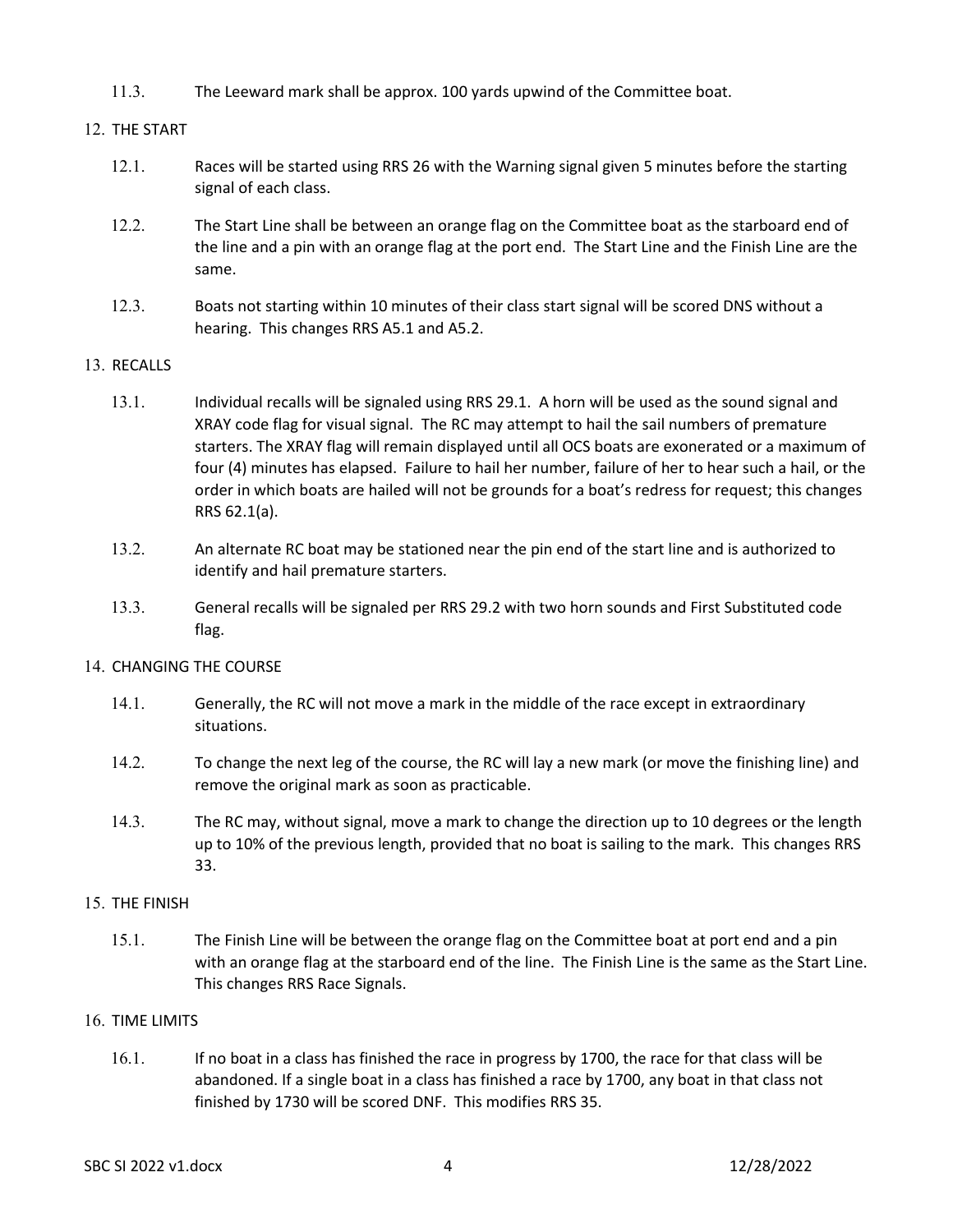16.2. Any boat in a class not finishing a race within 30 minutes of the first finisher, in that class, will be scored DNF. This modifies RRS 35.

# 17. PROTESTS

- 17.1 A boat intending to protest shall report her intention and identify the boat(s) being protested to the RC at the finish or upon retiring and receive RC acknowledgment. This modifies RRS 61.
- 17.2 Protests shall be in writing (RRS 61.2) and submitted on U.S. Sailing Protest Forms to the host yacht club or their RC within one hour of the Committee boat docking. The RC will post this time at the host club as the formal submission time. This changes RRS 61.3.
- 17.3 Except for the championship regatta, a boat that may have broken one or more of the rules of Part 2 or rule 31 may take a 30% Scoring Penalty before a protest hearing involving the incident begins (Appendix V2).
- 17.4. Notice of protests and boats involved shall be posted within 30 minutes after the formal posted deadline for protest submission.
- 17.5. Location of notices, times and location of Protest meeting is as indicated in the host club SBC Regatta Amendment.

#### 18. PROTEST ARBITRATION

18.1. In accordance with RRS Appendix T Arbitration hearings may be held prior to the protest hearing for all protests involving violations of Part 2, RSS at the discretion of the Principal Race Officer (PRO). This changes RSS 60.1 (b), 63.1, 63.6 and 66.

#### 19. WITHDRAWALS

19.1. A boat intending to withdraw from racing shall attempt to notify the RC of her withdrawal before leaving the racing area, and if not successful, shall notify the host yacht club within one hour of docking of the RC boat after the final race of the day.

# 20. SCORING

- 20.1. The Low Point Scoring System, RRS Appendix A, as amended by these instructions will apply.
- 20.2. There are three races scheduled. All races are scored. At least one race is required to be completed to constitute a regatta.
- 20.3. A boat that finishes and thereafter retires (RET) from a race will be scored points equal to the number of boats started or ranked as starters in that race.
- 20.4. DNF and DSQ will be scored points equal to the number of boats that started or ranked as starters in that class plus one on that day.
- 20.5. DNC and DNS will be scored points equal to the number of boats entered in their class for the regatta plus one.
- 20.6. Each club may use the timing results of this series for computing their own separate race results that may or may not have a throw out.
- 20.7. A boat qualifies for the SBC Championship Regatta by completing at least one race.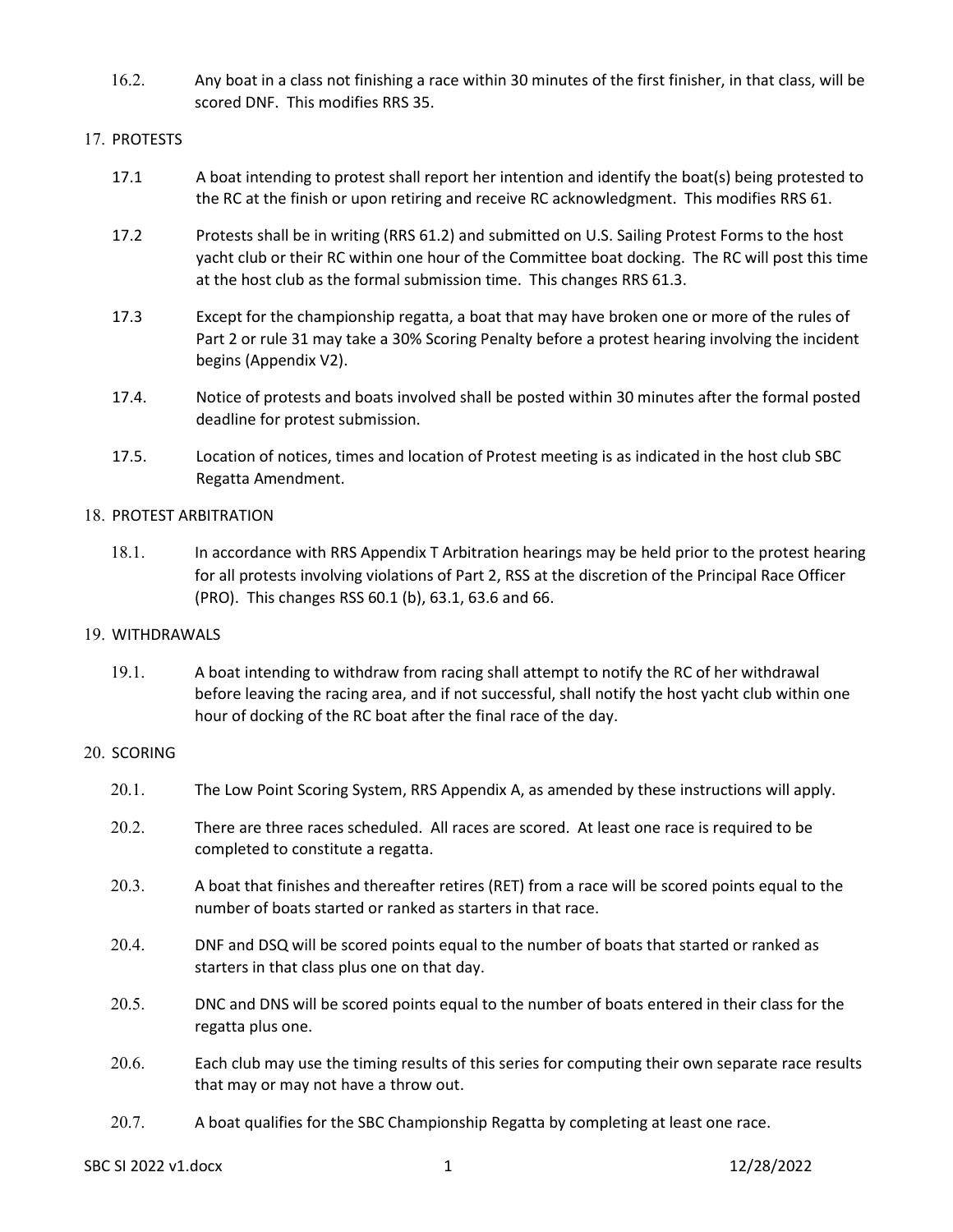- 20.8. The SBC championship will be scored as follows: (this changes RRS Appendix A)
	- a. A boat is awarded 3 points for first, 2 points for second, and 1 point for third, for each race completed.
	- b. A boat is awarded 1 point for each of the boats she beats in each race.
	- c. The total accumulation for each Club will determine the Champion.

# 21. TROPHIES/PRIZES

- 21.1. Trophies will be awarded to the winning boats of each participating Class. If Classes are combined the RC can combine the Trophies if less than two boats are participating per Class.
- 21.2. Trophy presentation will be held at the hosting regatta as soon as possible after the completion of the regatta as noted in the club's SBC Regatta Amendment. The Championship will be hosted by the current Champion of record.